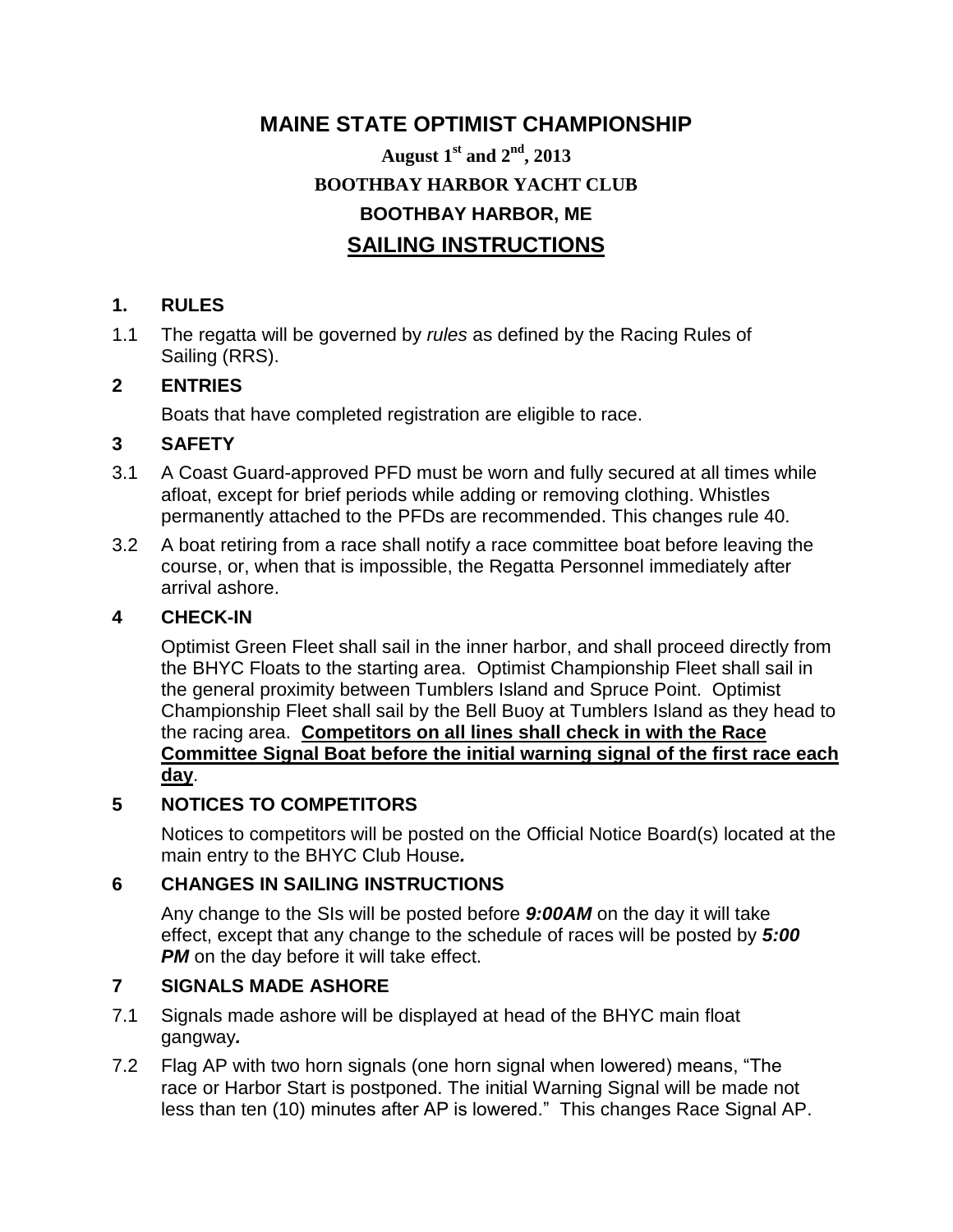#### **8 SPECIAL SIGNALS**

Code Flag A (White and Blue vertical stripes) displayed with no sound while boats are finishing means "no more racing today."

## **9 SCHEDULE OF RACES AND OTHER EVENTS**

| Wednesday, July 31   | $4:30 - 6:30$ PM                  | <b>Check-in and Safety Check</b>               |  |
|----------------------|-----------------------------------|------------------------------------------------|--|
| Thursday, August 1   | $8:00 - 10:00$ AM                 | Check-in and Safety Check                      |  |
| 10:30 AM             |                                   | Skippers' meeting followed by Harbor Start**   |  |
| 12:00 PM             | First warning of the day          |                                                |  |
|                      | Lunch on the water*               |                                                |  |
|                      | Racing to follow                  |                                                |  |
| 4:30 PM              |                                   | No warning signal after this time              |  |
| <b>Coming Ashore</b> |                                   | Sailor's Cookout at Boothbay Harbor Yacht Club |  |
| Friday, August 2     | 9:30 AM                           | Skippers' meeting followed by Harbor Start**   |  |
| 10:30 AM             | First warning of the day          |                                                |  |
|                      | Racing to follow                  |                                                |  |
|                      |                                   | Lunch on the water*                            |  |
| 2:30 PM              | No warning signal after this time |                                                |  |
| After racing         | <b>Awards Ceremony ASAP</b>       |                                                |  |

\*or on shore at the Race Committee's discretion \*\* Harbor Start shall mean leaving the vicinity of the BHYC Floats

- 9.1 The distance from the launch site to the Championship Line racing area is approximately 1.5 nm.
- 9.2 Should conditions make it impossible to complete the scheduled number of races, the regatta shall be terminated and the results based on the races completed and scored.

## **10 CLASS FLAGS**

Class flags will be:

Class **Optimist Championship** Flag Flag with Class Insignia

#### **11 RACING AREA**

The racing area will be as shown in Illustration A, attached.

#### **12 THE COURSE**

- 12.1 The diagram(s), the order of rounding, and the side on which each mark is to be rounded or passed will be provided at the Skippers' Meeting.
- 12.2 The identifying letter of the course will be displayed from the Race Committee Signal Boat.

## **13 MARKS**

Marks of the course will be colored inflatable marks*.* New marks will be colored inflatable marks*.* The starting and finishing marks will be colored inflatable marks except that the port end of the starting mark may be an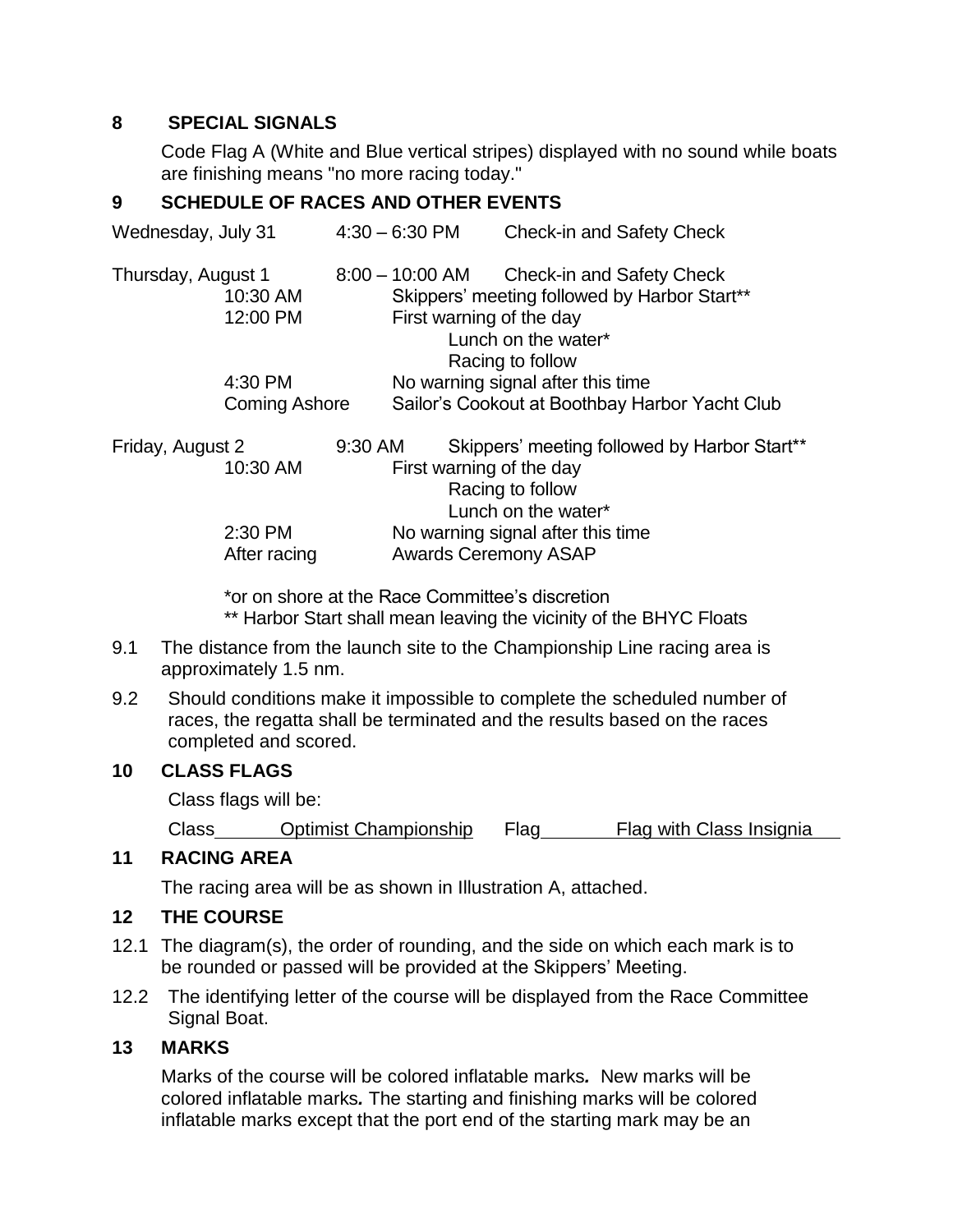anchored boat with an orange flag displayed. At the option of the Race Committee, a mid-line starting boat may be utilized on the Championship Fleet Line.

## **14 THE START**

- 14.1 Races will be started in accordance with rule 26 in Optimist Championship Class. At the discretion of the Race Committee, the Race Committee may give verbal time sequencing in addition to the rule 26 signal sounds. The Optimist Green Fleet will utilize a dinghy starting sequence.
- 14.2 The starting line will be between: (1) the staff from which an orange flag is displayed on the Race Committee Signal Boat at the starboard end of the line (looking upwind) and the staff from which an orange flag is displayed on an anchored boat at the port-end; or, (2) the staff from which an orange flag is displayed on the Race Committee Signal Boat at the starboard end of the line (looking upwind)and the course side of the port-end starting mark. At the option of the Race Committee, a mid-line starting boat may be utilized on the Championship Fleet Line in which case the starting line will be between the staff from which an orange flag is displayed on the mid-line boat and: (1) the staff from which an orange flag is displayed on the Race Committee Signal Boat at the starboard end of the line (looking upwind); and (2) the port-end starting mark or port-end anchored boat, as applicable.
- 14.3 Boats whose Warning Signal has not been made shall keep clear of the starting area.
- 14.4 A boat shall not start later than five (5) minutes after her starting signal. A boat starting later than five (5) minutes after her starting signal shall be scored Did Not Start (DNS) without a hearing. This changes rules 63.1, A4.1 and A5.

## **15 RECALLS**

The Race Committee intends to attempt to hail OCS boats after the starting signal. The failure to make or receive such communication shall not be grounds for redress. This changes rules 41 and 62.1 (a).

## **16 THE FINISH**

The finishing line will be between a staff displaying an orange flag or shape on a Race Committee boat and the course side of a nearby finish mark.

#### **17 TIME LIMIT**

The time limit will be 90 minutes for all classes. Boats failing to finish within 20 minutes after the first boat finishes or within the time limit, whichever is later, will be scored Did Not Finish (DNF) without a hearing. This changes rules 35, 63.1, A4.1, and A5.

#### **18 PROTESTS**

18.1 Protests shall be in writing on forms available at the BHYC office and delivered to the Protest Committee within 30 minutes after the time of the docking of the race committee signal boat for that competitor's course.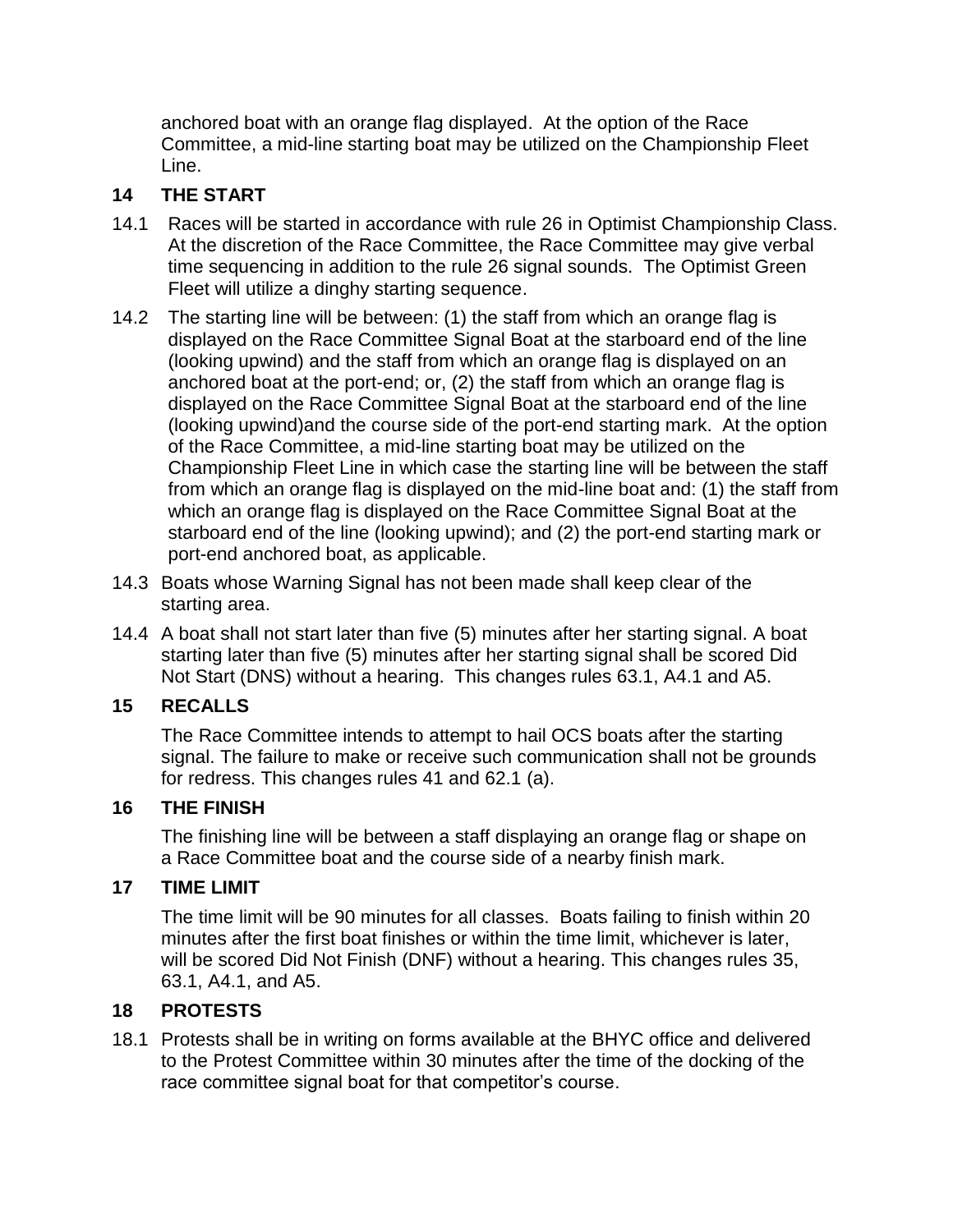- 18.2 Protests will be heard in approximately the order of receipt as soon as practicable.
- 18.3 Protest notices will be posted within 30 minutes of the protest time limit to inform competitors where and when there is a hearing in which they are parties to a hearing or named as witnesses. This posting shall constitute the notification required by RRS 63.2 and RRS 61.1(b).
- 18.4 The following sentence is added to rule 66. "On the last day of racing, a party to the hearing may ask for a reopening no later than one hour after being informed of the decision." This changes rule 66.
- 18.5 Infringements of SIs 3, 4, and 22 are not protestable by another boat. This changes rule 60.1(a).
- 18.6 The penalty, if any, for an infringement of a rule other than a rule of Part 2 will be at the discretion of the Protest Committee and may be less than disqualification. This changes rule 64.1(a).

## **19 PENALTIES TAKEN AFTER A RACE**

- 19.1 After a race, a boat that may have broken a rule of Part 2 or rule 31 while *racing* may take a Post-Race Penalty for that incident. The penalty shall be a Scoring Penalty, calculated as stated in rule 44.3(c). However, rules 44.1(a) and (b) apply. A boat takes a Post-Race Penalty by informing the race committee in writing and identifying the race number and when and where the incident occurred.
- 19.2 The Post-Race Penalty shall be
	- (a) 20%, if taken before the protest time limit, or

(b) 30%, if taken after the protest time limit but before the beginning of a hearing involving the incident.

#### **20 PROTEST ARBITRATION**

When 20- PROTEST ARBITRATION applies, a boat may take the applicable Post-Race Penalty in 19 – PENALTIES TAKEN AFTER A RACE without participating in an arbitration meeting.

- 20.1 An arbitration meeting will be held prior to a protest hearing for each incident resulting in a *protest* by a boat involving a rule of Part 2 or rule 31, but only if each *party* is represented by a person who was on board at the time of the incident. No witnesses will be permitted. However, if the arbitrator decides that rule 44.1(b) may apply or that arbitration is not appropriate, the meeting will not be held, and if a meeting is in progress, it will be closed.
- 20.2 Based on the evidence given by the representatives, the arbitrator will offer an opinion as to what the protest committee is likely to decide: (a) the *protest* is invalid,
	- (b) no boat will be penalized for breaking a rule, or
	- (c) one or more boats will be penalized for breaking a rule, identifying the boats and the penalties.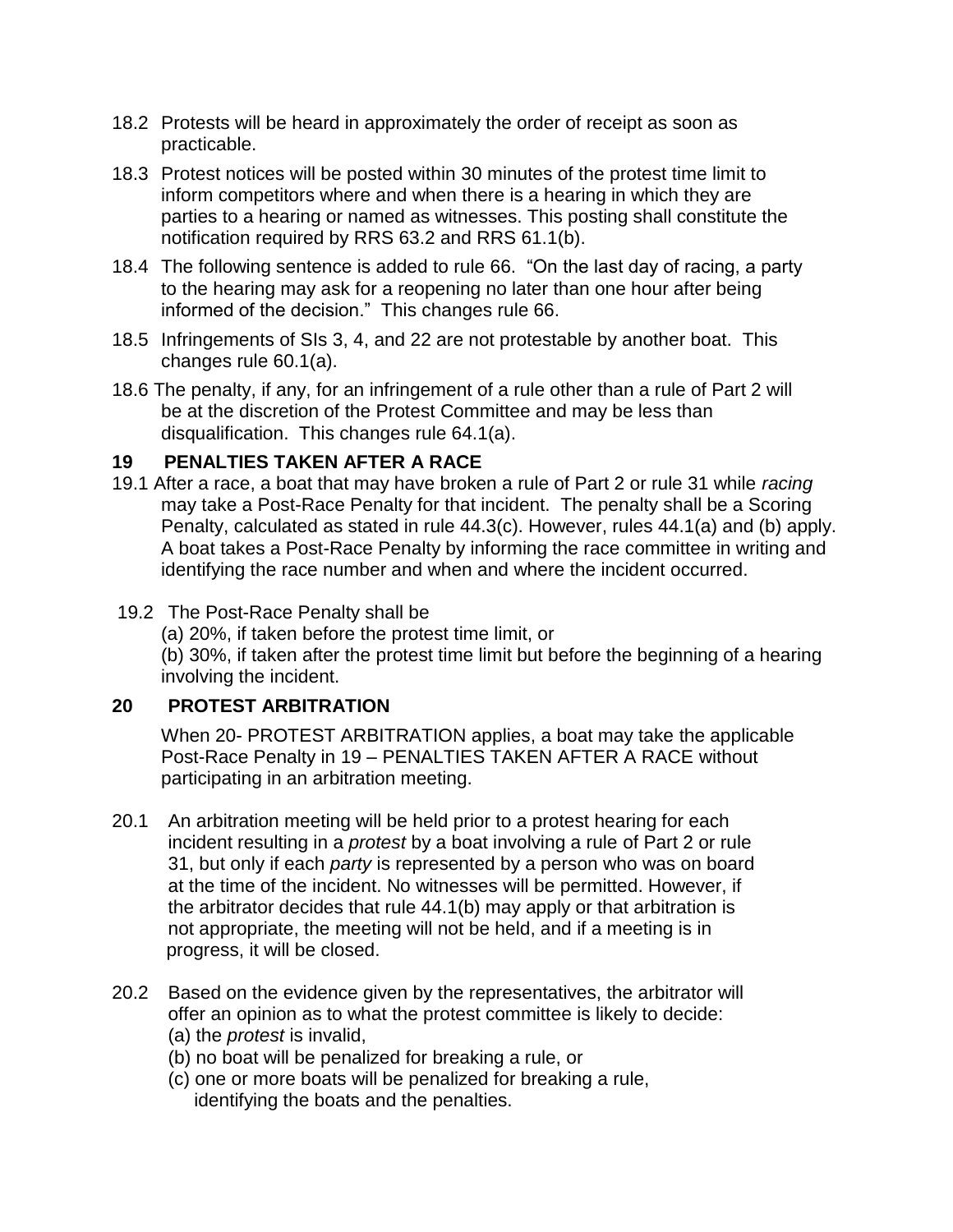- 20.3 A boat that may have broken a rule may take a Post-Race Penalty as provided in 20 – PENALTIES TAKEN AFTER A RACE. However, the penalty in 19.2(a) is available only until the protest time limit or until the beginning of the arbitration meeting, whichever is earlier. During a meeting, a boat may take a penalty by acknowledging her acceptance of the penalty in writing.
- 20.4 If a boat asks to withdraw her *protest*, the arbitrator may act on behalf of the protest committee in accordance with rule 63.1 to accept the withdrawal.

## **21 SCORING**

The Low-Point Scoring System of Appendix A shall apply for all classes. A maximum of 10 races are scheduled, of which 1 race shall be completed to constitute a series. If 5 or more races are sailed, a boat's worst score shall be discarded. This changes rule A2.

## **22 SUPPORT BOATS**

- 22.1 Except as noted in 22.2, team leaders, coaches and other support personnel shall not be in the racing area from the time of the preparatory signal for the first class to start until all boats have finished or the Race Committee signals a postponement, general recall or abandonment. The penalty for failing to comply with this requirement may result in disqualification or other alternative penalty at the discretion of the Race Committee all boats associated with the support personnel who do so.
- 22.2 Optimist Green Fleet: Coaching is encouraged during the starting sequence, around marks, and for staying generally "on course." Green Fleet support boats must identify themselves to the Race Committee and be careful not to interfere with any racing boats. Safety is paramount.
- 22.3 Coaches must wear fully secured PFDs while on the water. Other support people – Race Committee, mark and safety boat operators, parents, etc. – are strongly encouraged to wear fully secured PFDs while on the water.
- 22.4 All coach boats and other support boats/support personnel must agree to aid any competitor in distress or requesting assistance of any sort.

**Attachments:** Illustration A - The Racing Area

## **Course Diagrams**:

TBD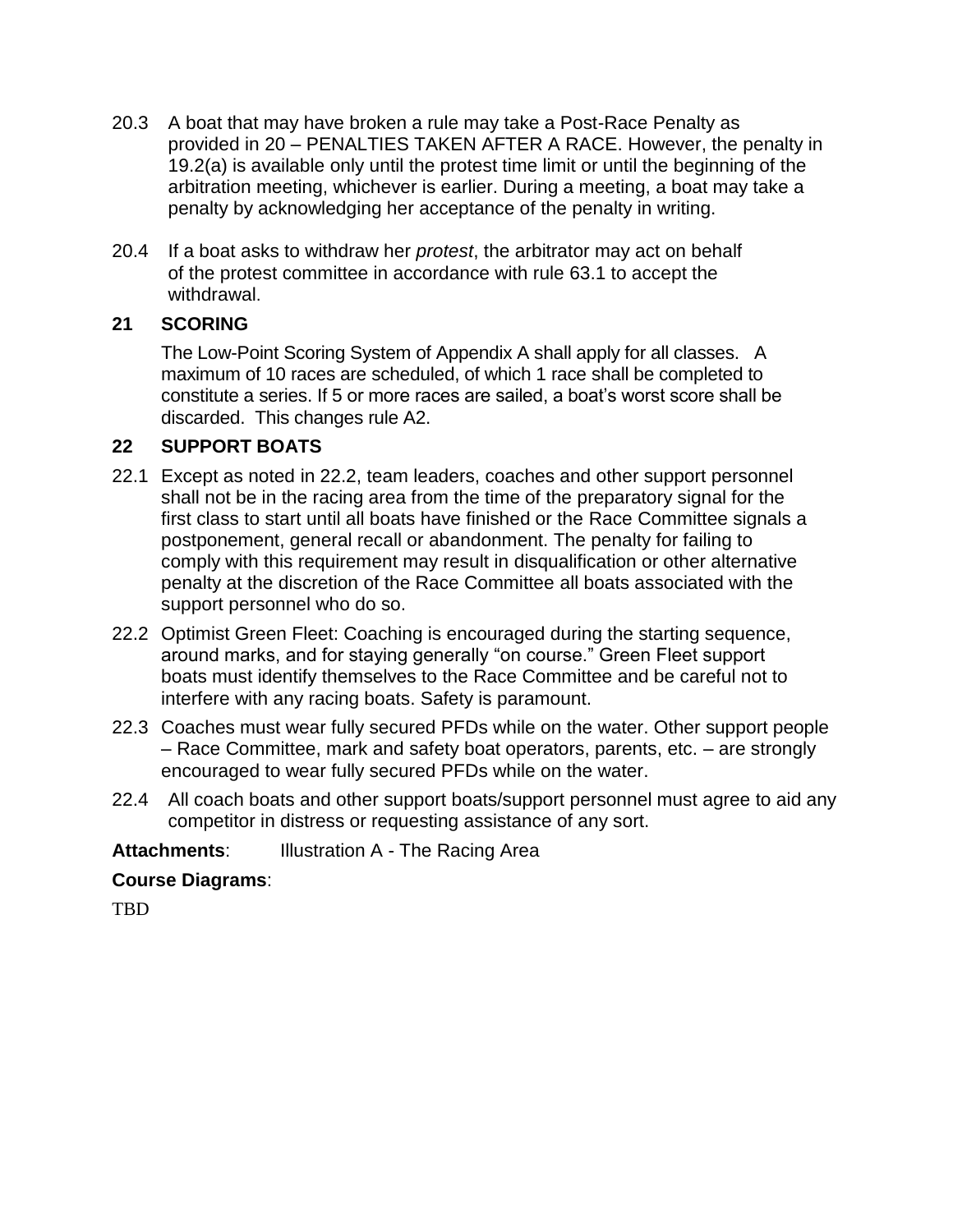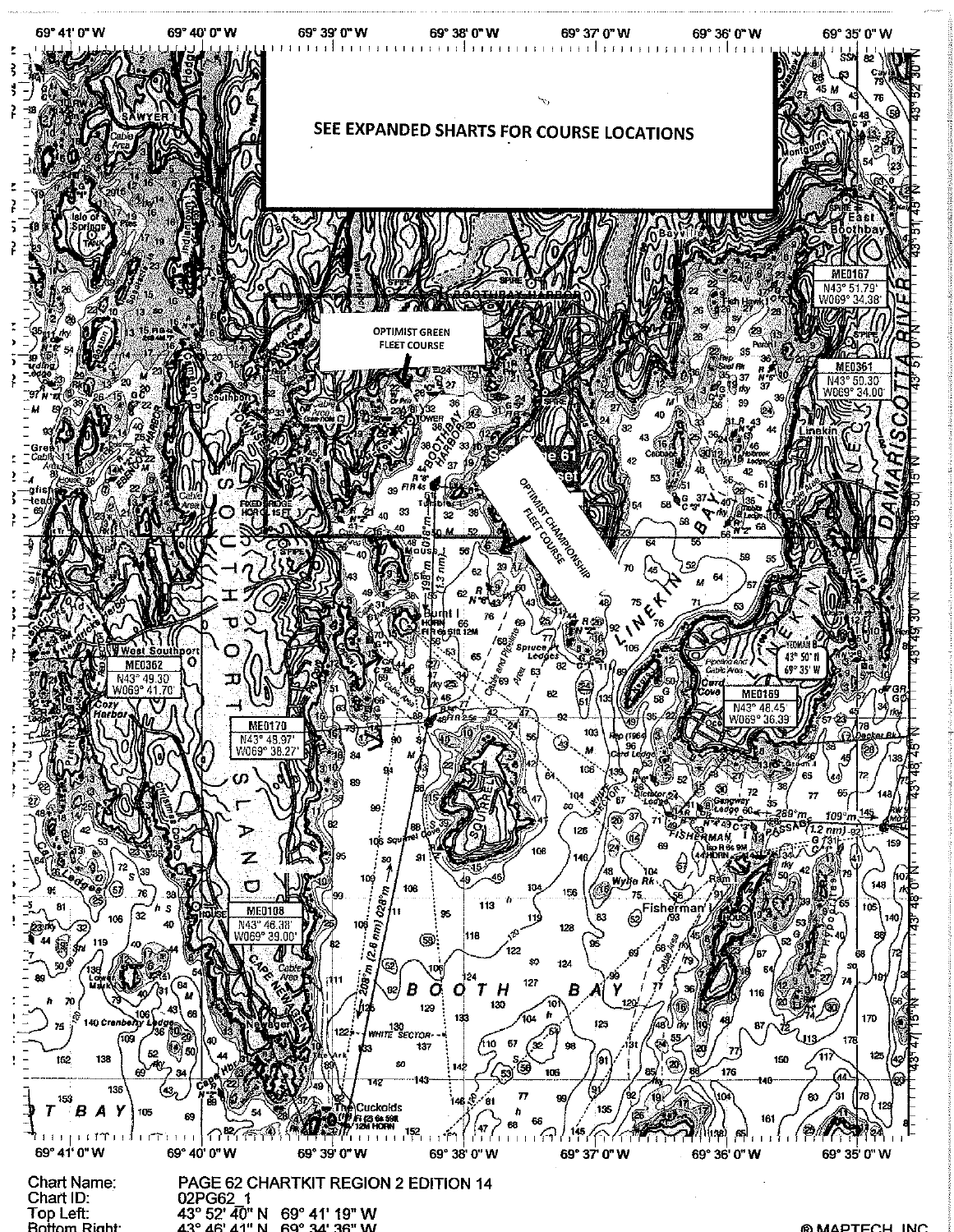